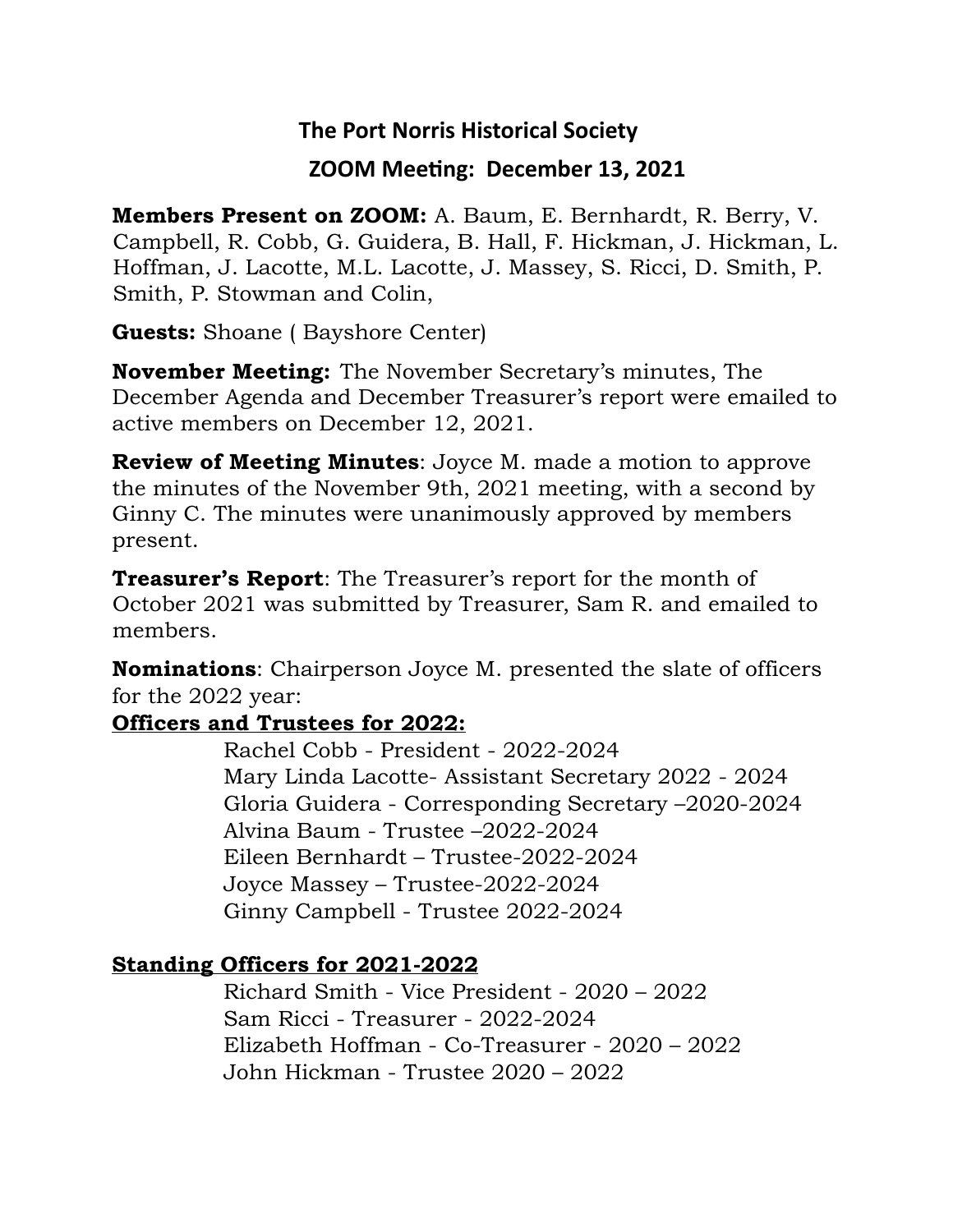Faye Hickman

With no new nomimations from the members, the slate of officers was caste unanimously by a verbal vote of members present on ZOOM.

Guest Speaker: Port Norris resident, Belinda Hall, was introduced. She is officially a member of the Port Norris Historical Society, compliments of Alvina Baum.

Belinda spoke of her memories growing up in Port Norris.

Following Belinda's presentation, Rachel stated time was limited and asked members to refer to the Agenda notes for details of items not covered in the ZOOM meeting.

Guest, Shoane, is researching the Hispanic population who may have been part of the community from 1957. She is compiling this information for the Bayshore Center.

Based on the CoVid virus, the January meeting may need to be a ZOOM meeting also

# **Agenda Notes**: **(Copied from the December 2021 Agenda)**

**ALARM SYSTEM UPDATE** - What a mess! Finally thank you to Dick's patience and running back and forth over a week and waiting for service people and me on the countless phone calls and hundreds of emails we thought we had a fixed alarm system. And in the end we only paid \$10.00. 12-13 update: Not fixed. We thought it was and now the alarm went off again last night at 11:45 and 1:37 am. We have another appointment for Wed. This is exhausting.

**BUILDING WORK**- Thank you to everyone who came to help move the items from the rooms to get ready for the wall and ceiling work. Dick is waiting for the date now for the work to start. After the work in complete we will get the storage room painted. We already have the paint.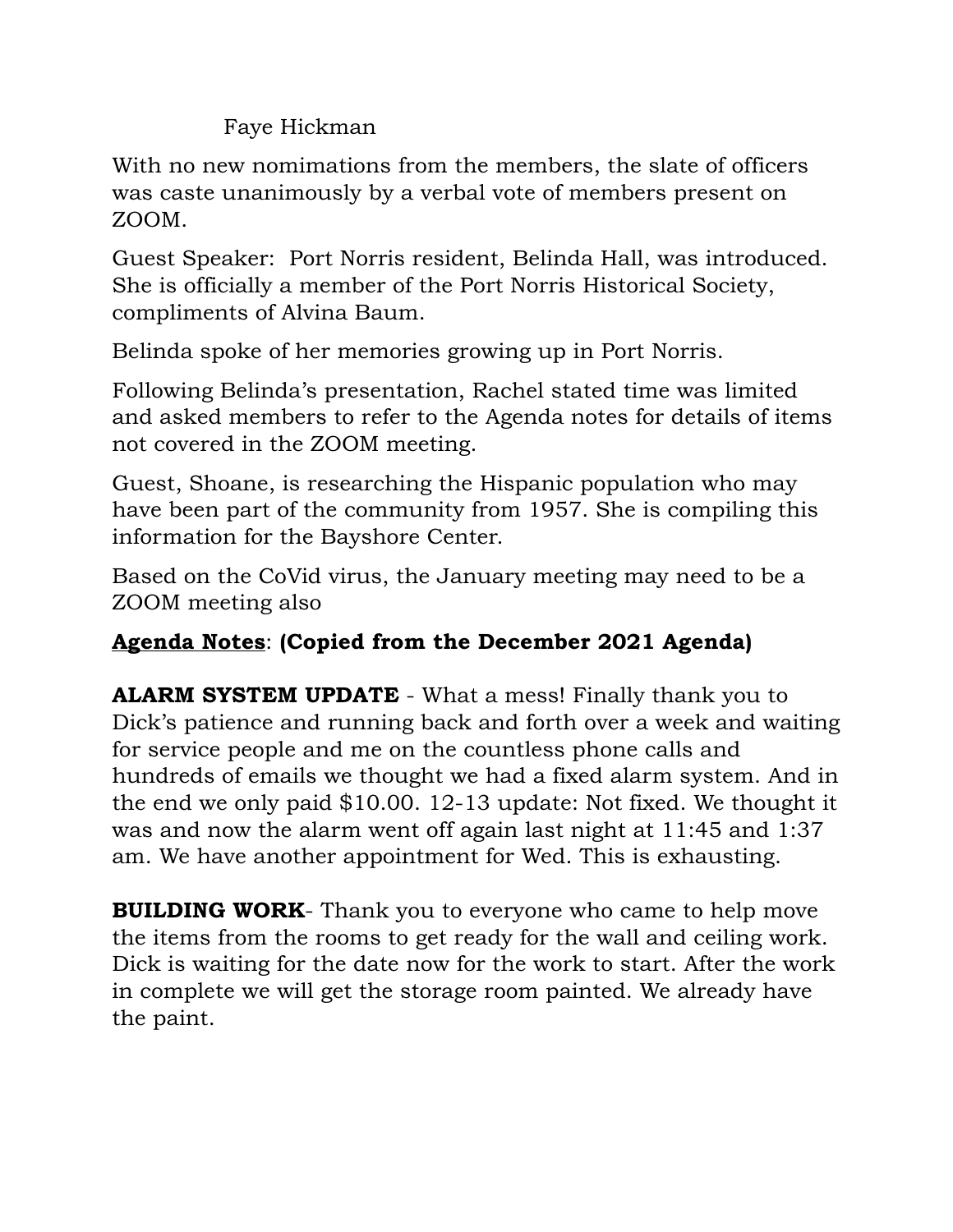**SAVE THE DATES LEGENDS** - Chair Mary Linda Date April 30, 2022 from 12-4pm. A Legends Committee meeting will be scheduled during the month of January with the NJ Motorsports Park representative.

**SEED SWAP:** End of Jan. now because of covid, we hope the holiday surge will be over. Setting the date soon. More seeds were donated from Baker Creek.

**SPEAKER**: Barney Hollinger Jr. - January We hope in person. We will judge this closer to the time.

**EVENTS 2022** We are going to look into renting the Meerwald again. We did it in 2007 and it was a nice fundraiser. Also I would like to look into a bus trip to the Philly Flower show, as a fundraiser. I have a company I am checking with. I know some in our group take day trips. It could be a new direction for us to do more event based fundraisers vs preparing food. Think about it and if you have ideas and any information please send me an email. [rcobb455@gmail.com](mailto:rcobb455@gmail.com).

**PASSINGS** Ethelinda Blackman died suddenly on Dec 6th She was a great friend to many of our members and to the PNHS. She was generous in donations and family heirlooms. Drew Tomlin died on Dec 2. He was a very passionate fellow and we enjoyed the time he came and spoke to us. He wrote the book with Bayshore on the [Tidal Wave. https://www.hoffmanfuneralhomes.net/obituaries/](https://www.hoffmanfuneralhomes.net/obituaries/Emerson-Drew-Tomlin/) [Emerson-Drew-Tomlin/](https://www.hoffmanfuneralhomes.net/obituaries/Emerson-Drew-Tomlin/)

Mary Linda Lacotte, Recording Secretary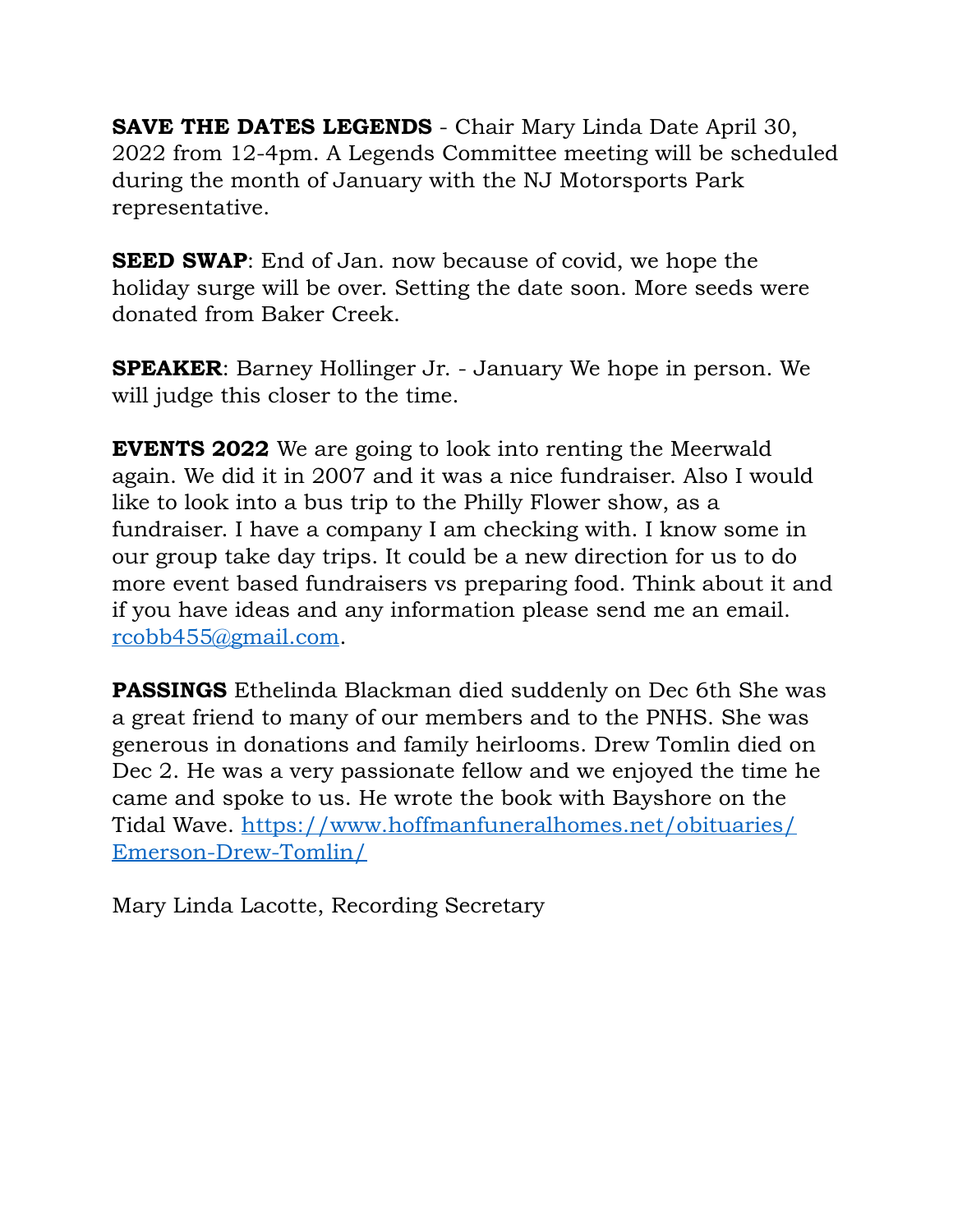**Nominations**: Chairperson Joyce M. presented the slate of officers for the 2022 year:

Officers and Trustees Terms Expired in 2021 /New Terms for Nominations

> Rachel Cobb - President - 2022-2024 Mary Linda Lacotte- Assistant Secretary 2022 - 2024 Gloria Guidera - Corresponding Secretary –2020-2024 Alvina Baum - Trustee –2022-2024 Eileen Bernhardt – Trustee-2022-2024 Joyce Massey – Trustee-2022-2024 Ginny Campbell - Trustee 2022-2024

Standing Officers for 2021-2022

 2021 Board Richard Smith - Vice President - 2020 – 2022 Sam Ricci - Treasurer - 2022-2024 Elizabeth Hoffman - Co-Treasurer - 2020 – 2022 John Hickman - Trustee 2020 – 2022 Faye Hickman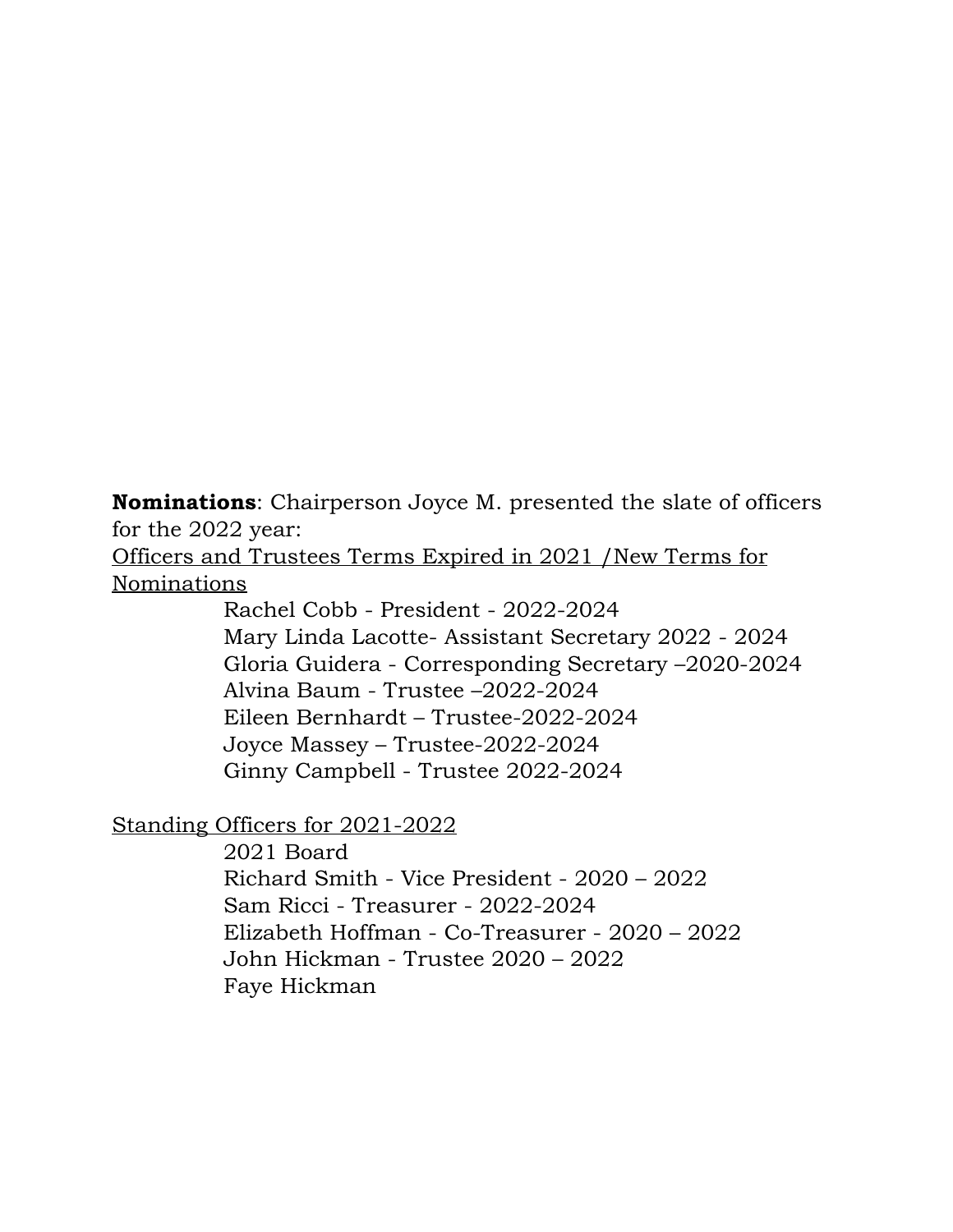**Correspondence:** Gloria G. sent one thank you notes for memorial

### **Committee Reports**:

**Membership/Collections/Welcome:** Reports were dispensed of due to time constraints with the ZOOM meeting

**Nominations**: Chairperson Joyce M. presented the slate of officers for the 2022 year: Officers and Trustees Terms Expired in 2021 /New Terms for Nominations

 Rachel Cobb - President - 2022-2024 Mary Linda Lacotte- Assistant Secretary 2022 - 2024 Gloria Guidera - Corresponding Secretary –2020-2024 Alvina Baum - Trustee –2022-2024 Eileen Bernhardt – Trustee-2022-2024 Joyce Massey – Trustee-2022-2024 Ginny Campbell - Trustee 2022-2024

Standing Officers for 2021-2022

 2021 Board Richard Smith - Vice President - 2020 – 2022 Sam Ricci - Treasurer - 2022-2024 Elizabeth Hoffman - Co-Treasurer - 2020 – 2022 John Hickman - Trustee 2020 – 2022 Faye Hickman - Trustee - 2020 - 2022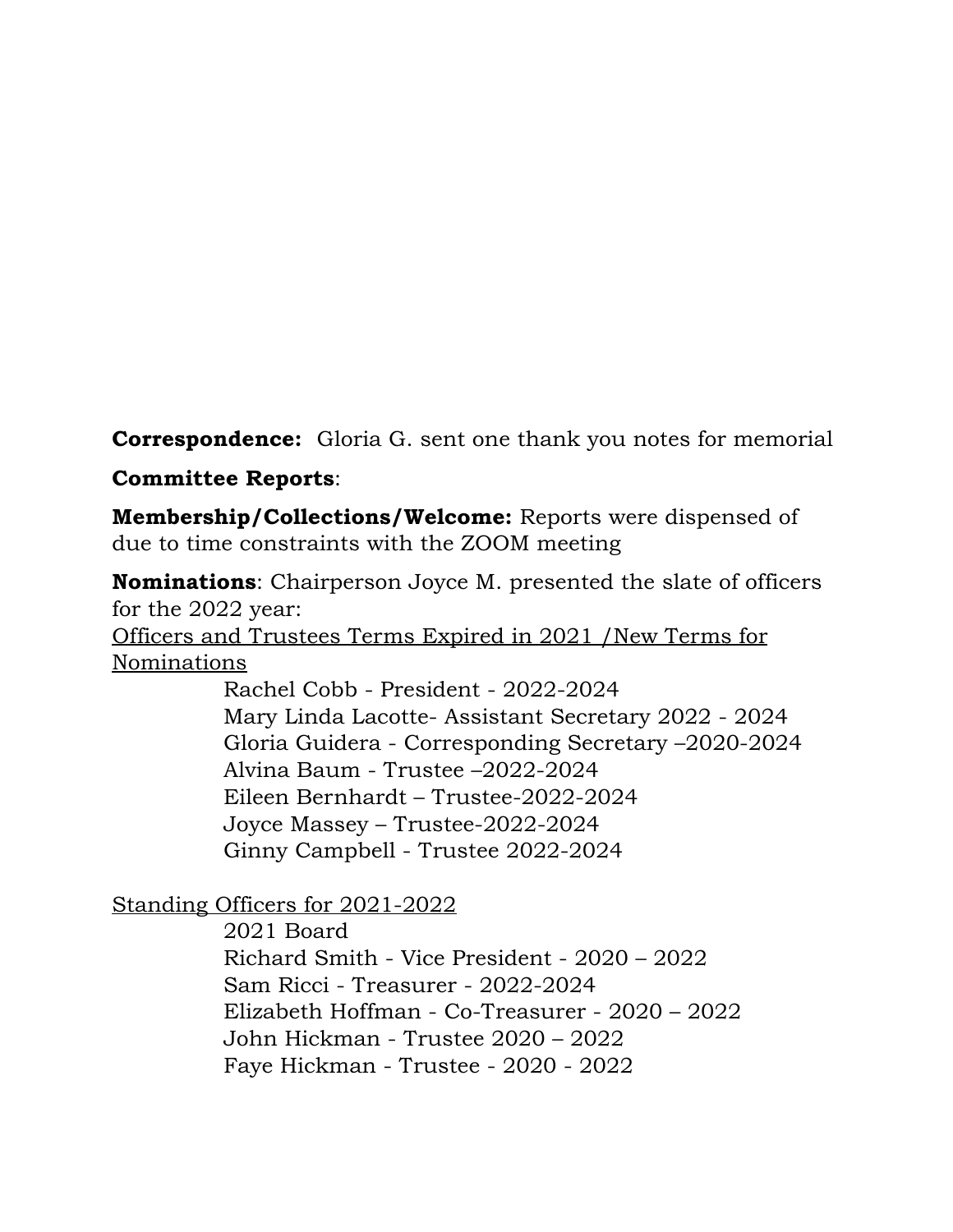There were no nominations made from the floor, however, nominations will be open for two weeks. Elections will take place at the December meeting.

## **General Business:**

**Special Event**: Robin B., representing the Southwest Council Inc., presented information about the WISE program (Wellness Initiative for Senior Education). The program is provided for people ages 60 and above. Members decided to have Robin provide a daytime program on one of the topics after the holidays, at a date and time to be determined later.

**Alarm System** – Rachel and Dick have been on numerous calls with the alarm company regarding a window alarm with a low battery. Dick has made several trips to the building, also. If a technician is needed, we will be charged a service fee. It was suggested we purchase the new batteries and install them ourselves.

**Legends Awards**: Mary Linda L. reviewed the date, time, cost, and menu for the 2022 Legends Awards Lunch. She reported new letters with the revised date, etc. were mailed to the Awards recipients and their respective families. A Legends Committee meeting will be scheduled during the month of January with the NJ Motorsports Park representative. In response to a request to order additional plaques for family members, it was decided, prior to the November meeting, all Legends winners will receive ordering information to make individual purchases at the Legends lunch.

**December meeting Speaker:** Belinda Hall will be our guest speaker and will present her memories of growing up in Port Norris. The meeting will begin at 6:45pm, with refreshments to be provided.

**January meeting Speaker**: Barney Hollinger, Jr. will speak about growing up in Port Norris and the oyster business.

**Seed Swap:** Rachel suggested the second Seed Swap be held on January 15th, with an inclement weather date of January 22nd. On